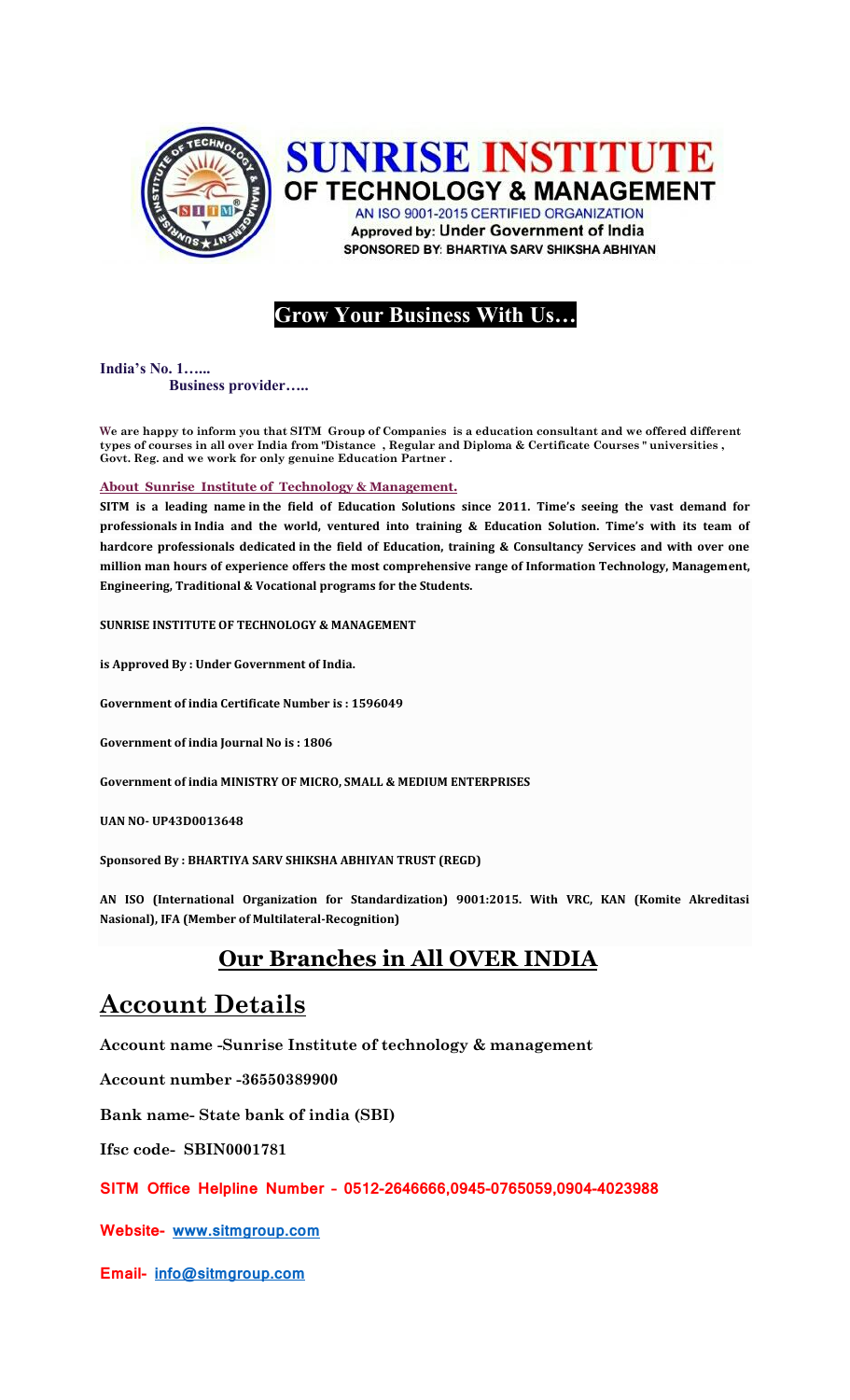#### *SITM Group of Companies Provide The Best Profitable Business faculty in India*

**1) SITM will provide survey of marketing executive team for marketing in door To door and schools , colleges of 8 km surrounding area.**



**2) SITM Will Provide Survey of Marketing Executive Team For 10-12 days.**



**3) SITM Will Provide Approximate 80-100 student but Average Fee and Student Depend on Area to Area.**



**4) SITM will Provide Marketing Executive Team Per year to ASC (LifeTime)** 



**NOTE –** *SITM Will Provide 80-100 Student For MD-CA, CFA And COA Course (By Offering DOOR to DOOR Survey) e*

#### **Why To Choose SITM**

- **All Diploma And Certificate Courses Approved by Govt. of India**
- **Our excellent services.**
- **Exams and course worked marked in India**
- **Qualifies Team.**
- **Satisfied guidance on course and career for the students by our expert counselor**
- **Online/offline exam.**
- **Student Registration Verification Available on SITM WebSite.**
- **ASC Registration Verification Available on SITM WebSite.**
- **Registration receipt will be given by the SITM**
- **Your Center is Authorized Examination Center.**